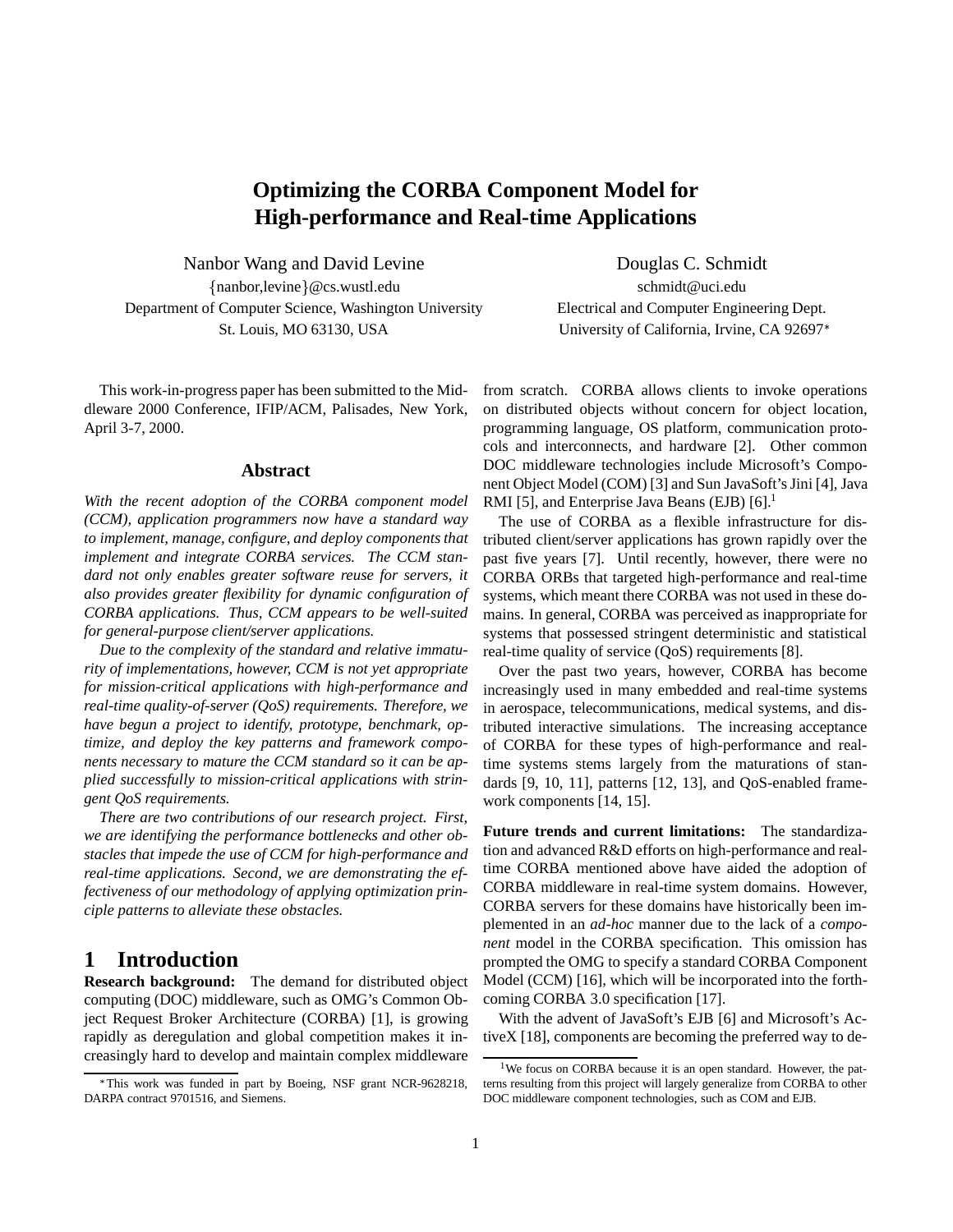velop and deploy reusable core building blocks for business applications and services. In theory, the adoption of CCM will make it possible to integrate components needed to implement services and applications with less effort and greater portability. In addition, CCM will simplify the reconfiguration and replacement of existing application services by standardizing the interconnection among components and interfaces.

In practice, however, the CCM standard and implementations are as immature today as the underlying CORBA standard and ORBs were three to four years ago. Moreover, the CCM vendor community is largely focusing on the requirements of e-commerce, workflow, report generation, and other general-purpose business applications. The middleware requirements for these applications generally focus on functional interoperability, with little emphasis on assurance of or control over mission-critical QoS aspects, such as timeliness, precision, dependability, or minimal footprint [19]. As a result, it is not feasible to use off-the-shelf CCM implementations for high-performance and real-time systems.

**Solution approach and expected results:** To address these shortcomings, we are conducting a research project to *identify, prototype, benchmark, optimize, and deploy the key patterns and QoS-enabled framework components necessary to mature the standard CORBA Component Model so it can be applied successfully to high-performance and real-time applications*. This project focuses on aspects of the CCM specification that are critical to these types of applications. The goals of this research are to leverage our previous experience with QoS-enabled middleware [20, 19], add optimized highperformance and real-time support to TAO's CCM implementation, and transfer the results to the CORBA standardization effort.

## **2 Technical Rationale**

### **2.1 Overview of CORBA Component Model**

### **2.1.1 Background and Existing Limitations**

Historically, the CORBA specification [1] has concentrated on defining *interfaces*, which define contracts between clients and servers. An interface defines how clients *view* and *access* object services provided by a server. Although this model has certain virtues, such as location transparency, it has the following limitations:

**Lack of standardized servant interaction model:** The CORBA specification has made little effort to define how to implement servants. Although the Portable Object Adapter (POA) specification first introduced in CORBA 2.2 [21] standardized the interactions between servants and ORBs, server developers are still responsible for determining how servants are implemented and how they interact. As a result, the lack of a standardized servant interaction model has yielded tightly coupled, *ad-hoc* servant implementations, which increase the complexity of software upgrades and reduce the reusability and flexibility of CORBA-based software.

**Increased time and space overhead:** The original CORBA object model treats all interfaces as client/server contracts. To maintain the interface contract and increase reusability, therefore, developers must still model a servant using a general CORBA interface, even if the service will only be used internally within a server. This constraint incurs unnecessary large memory footprints and programming complexity. In addition, it may incur unnecessary communication overhead for ORBs that do not implement collocation optimizations [22].

#### **2.1.2 OMG Solution**  $\rightarrow$  the CORBA Component Model

The OMG has addressed the limitations outlined above by defining the CORBA Component Model (CCM). Figure 1 shows an overview of the run-time architecture of the CCM model. This section gives a brief overview of the CCM ar-



Figure 1: Overview of the CCM Run-time Architecture

chitecture. A more detailed overview can be found in Appendix A.

**Components** are the implementation entities that export a set of interfaces to clients. Components support predefined interfaces called *ports* that the CCM uses to facilitate interaction among component and other ORB resources. *Ports* include *Facets*, *Receptacles*, *Event Sources/Sinks*, and *Attributes*. In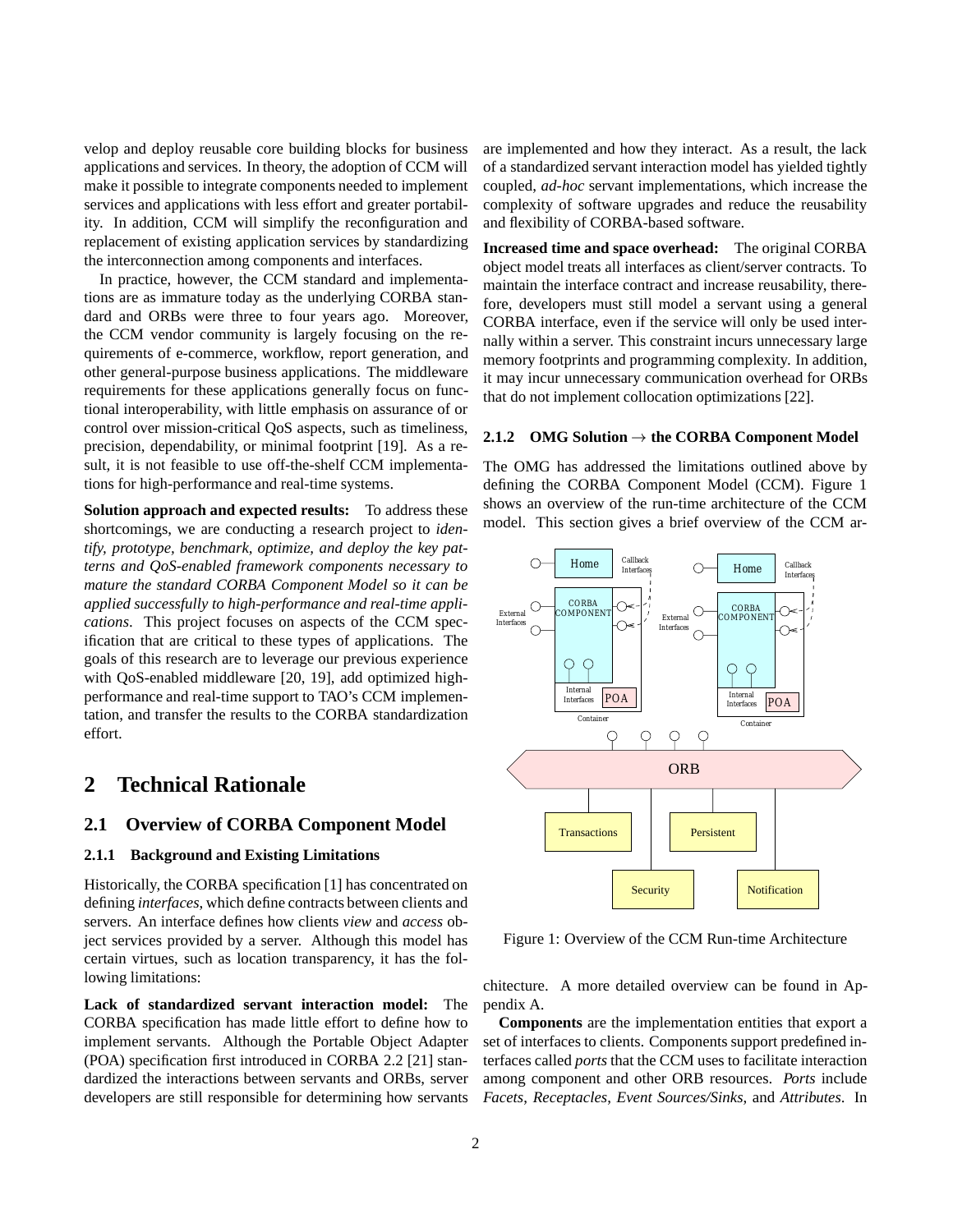addition, components can inherit from one or more *supported interfaces*, which so-called "component-unaware" clients use to access the component. Moreover, components define standard interfaces to support additional navigable interfaces, accept object references for delegating responsibilities, generate and receive events, and support dynamic configuration of components.

**Home** interfaces provide a factory service that manages the lifecycle for components. Moreover, a home implementation may choose to index component instances with a *primary key*, which are user-implemented classes that identify component instances and derive from Component::PrimaryKeyBase.

**A container** provides the run-time environment for a component. A container's run-time environment consists of various pre-defined hooks that provide strategies, such as persistence, event notification, transaction, and security, to the managed component. Each container manages one component and is responsible for initializing the managed component and connecting it to other components and ORB services. The CCM deployment mechanism implements the containers through developer-specified *metadata*, which instructs the CCM deployment mechanism on how to create these containers.

In addition to the building blocks outlined above, the CCM standardizes component implementation, packaging, and deployment. A Component Implementation Framework (CIF) is defined to automate the component implementation and persistent state management in a language independent way. CIF uses the Component Implementation Definition Language (CIDL) to generate component implementation skeletons. The CCM also extends the Open Software Description (OSD), which is a vocabulary of XML defined by W3C, to address component packaging and deployment requirements.

### **2.2 Implementing and Optimizing the CCM**

Section 2.1.2 outlines the key features defined in the CCM, focusing on the overall model and how certain features interact. This section outlines how we plan to implement and optimize the CCM for high-performance and real-time applications. Section 2.2.1 outlines key optimization principle patterns [23] that can be applied to resolve design challenges arising from targeting CCM for high-performance and realtime applications. Optimization principle patterns document rules for avoiding common design and implementation problems that degrade the efficiency, scalability, and predictability of complex systems. Section 2.2.2 illustrates how these optimization principle patterns can be applied to improve key QoS aspects of specific CCM features.

#### **2.2.1 Resolving Key CCM Design Challenges**

As shown in Section 2.1.2, the CCM requires a significant number of new classes and interfaces to support its specified features. These requirements may cause problems for highperformance and real-time applications due to unnecessary time and space overhead incurred when components are collocated within the same process or machine. To build a robust CCM implementation and remove these overheads, therefore, we are applying optimization principle patterns gleaned from our previous experience [24, 12] optimizing TAO for highperformance and real-time applications. Some important optimization principle patterns include *optimizing for the common case*, *avoiding gratuitous waste*, *shifting computation in time via precomputing*, *replacing general-purpose functions with special-purpose ones*, *passing hints between layers*, *storing redundant state to speed up expensive computation*, and *using efficient data structures*.

#### **Challenge: Enhancing component transparency:**

 **Context:** A key benefit of the CCM is *component transparency*. The following transparencies are important for highperformance and real-time applications:

- *Location transparency* References to components and objects can be passed among processes that may be distributed or collocated in different system configurations. CCM applications should not be concerned whether components are distributed or are collocated on the same process or host. In particular, CCM applications should not and cannot detect the location of an object reference and should invoke an operation using the same method regardless of where the object resides. In particular, component location should not affect the semantics of operations, such as location forwarding, concurrency and dispatch policies, Current state, and interceptor invocations.
- *Performance transparency* An ORB supporting the CCM should provide different mechanisms to optimize operation invocations based on the location of the objects. However, CCM applications should be able to invoke an operation using the most efficient method available for each configuration. This must be done automatically, *i.e.*, without developer intervention, so that applications can obtain optimal performance and avoid unnecessary overhead without being reprogrammed.
- *Predictability transparency* No matter where the object resides and what mechanism is used to invoke an operation, a CCM implementation must not incur overhead that degrades latency and increases jitter. For instance,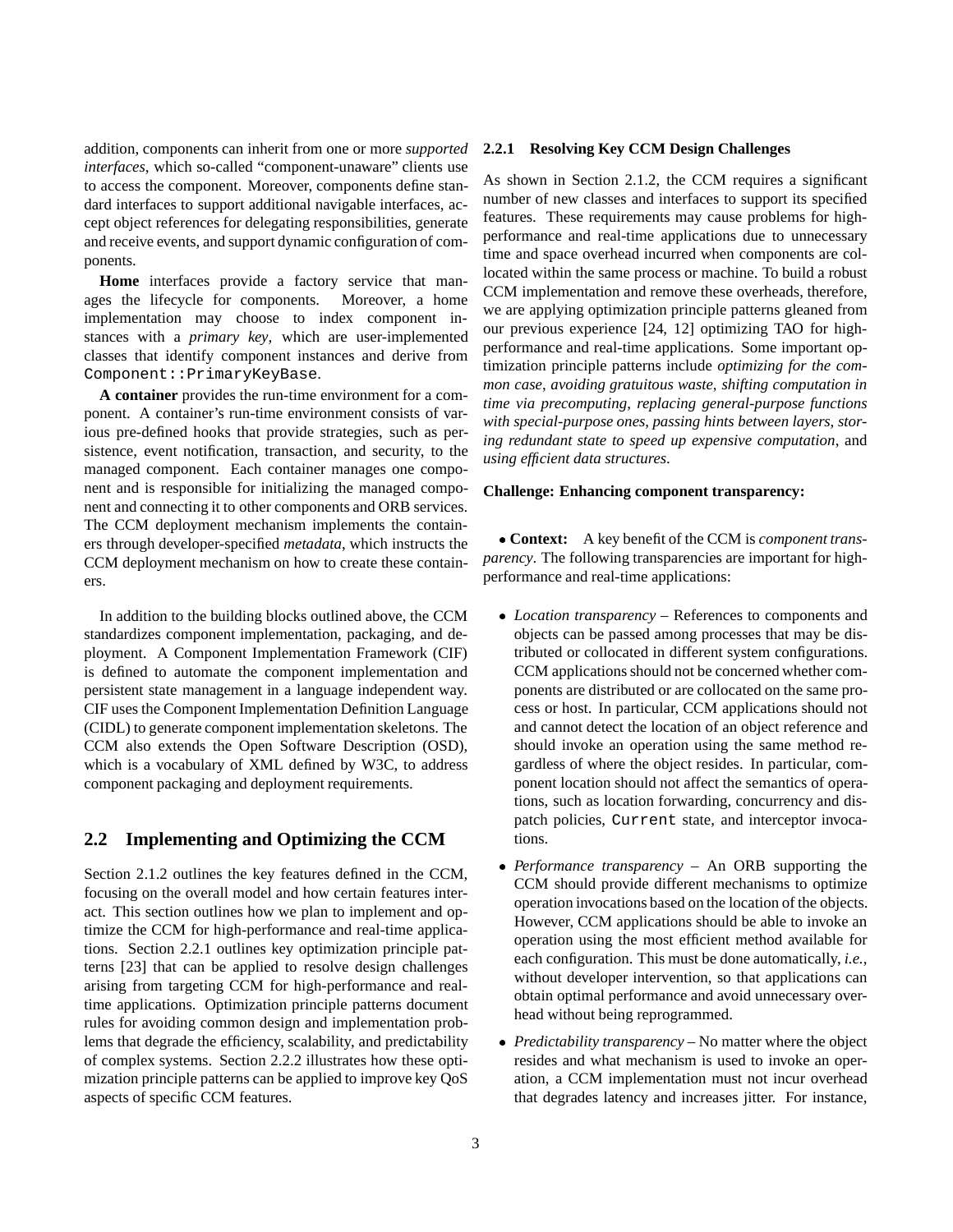synchronization contention should be minimized, unnecessary dynamic memory management should be eliminated in the critical path, priority-based queuing should be used for all communication mechanisms, and priority inversion should be minimized or eliminated.

• **Problem:** When a reference is passed back to the same process, or to the same machine where the originating object resides, many ORBs still use remote stubs to invoke operations via the reference. Thus, collocated references lack performance transparency. Although it is sometimes possible to use proprietary mechanisms to override this behavior, these mechanisms hinder the locality transparency of collocated object references. Some ORBs use short-circuited object references to forward in-process collocated invocation directly to servants. However, this approach impedes the predictability transparency of collocated references because direct forwarding deviates from the semantics of the CORBA object model [22].

• **Solution**  $\rightarrow$  **Collocation optimizations:** To improve the performance and predictability of collocated component communication, we will apply the following optimizations to TAO's CCM implementation:

- *Process-collocation* Process-collocation improves the performance and predictability transparencies for objects that reside in the same address space with the servant, while maintaining locality transparency. To implement process-collocation, the ORB must identify the location of the component's reference without explicit application programmer intervention and without violating the policies specified by POAs and the component containers. Once the ORB determines that this reference is collocated in the same process, all operation invocations can be forwarded to a special collocation stub's method. The goal of the process-collocation is to ensure the performance of accessing in-process collocated components is comparable to accessing regular C++ components, while still providing predictability transparency in the framework.
- *Host-collocation* For a host-collocated component, it is also necessary to identify the location of a component reference transparently. Because TAO allows applications to plug in various transport protocols into an ORB [25], we plan to implement a shared memory transport protocol for TAO. This pluggable transport will allow operations host collocated components and objects to be invoked transparently and efficiently via shared memory.

Collocation optimizations illustrate the principle patterns of (1) *avoiding gratuitous waste* by avoiding invoking collocated operations using remote stubs and (2) *replacing in-* *efficient general-purpose operations with optimized specialpurpose ones* by creating special collocated stubs for invoking collocated operations. Our previous experience [12, 22] shows that collocation can reduce the overhead of many highperformance and real-time applications significantly, *without* affecting the semantics defined by the CORBA object model.

### **Challenge: Enhancing component configurability and customizability:**

• **Context:** As shown in Section 2.1.2, the CCM is a very large and complex specification. In particular, a substantial number of features must be implemented to support the complete specification.

 **Problem:** Many real-time applications are deployed in systems with very stringent memory limits. Often, they run in relatively stable configurations once they are deployed. Thus, much of middleware required to implement certain CCM features will be largely unused. This rarely used code may consume excessive memory, which is often a limited resource for real-time systems. When applications *do* require certain features, however, it should be possible to configure them flexibly.

 $\bullet$  Solution  $\rightarrow$  Dynamic configuration of components: To reduce unnecessary memory usage, while still allowing applications to use certain features when necessary, we are improving the dynamic configurability of TAO. Previous research [26] demonstrates that ORB middleware can be dynamically reconfigured at run-time by dynamically linking in the necessary components. We will take this work to the next level by addressing the following topics:

- *Configurable ORB-level middleware* We will explore how to further partition TAO's internal structure to maximize its configurability. In particular, we will examine different configurable communication mechanisms, such as shared memory and high-speed backplanes, by extending TAO's existing pluggable protocols framework [25] to support dynamically linkable protocols and marshaling/demarshaling.
- *Configurable component and component infrastructure* – We will enable the stub and skeleton code generated by TAO's IDL compiler to be linked dynamically from shared libraries. Other CCM mandated interfaces that support the semantics of component implementations can be linked dynamically, as well. For example, a component may support several *supported interfaces*, even though only a subset will be used in certain configurations.

In CCM, a component can be used to support another collocated component. The interfaces for these supporting component require no remote stubs and skeletons. This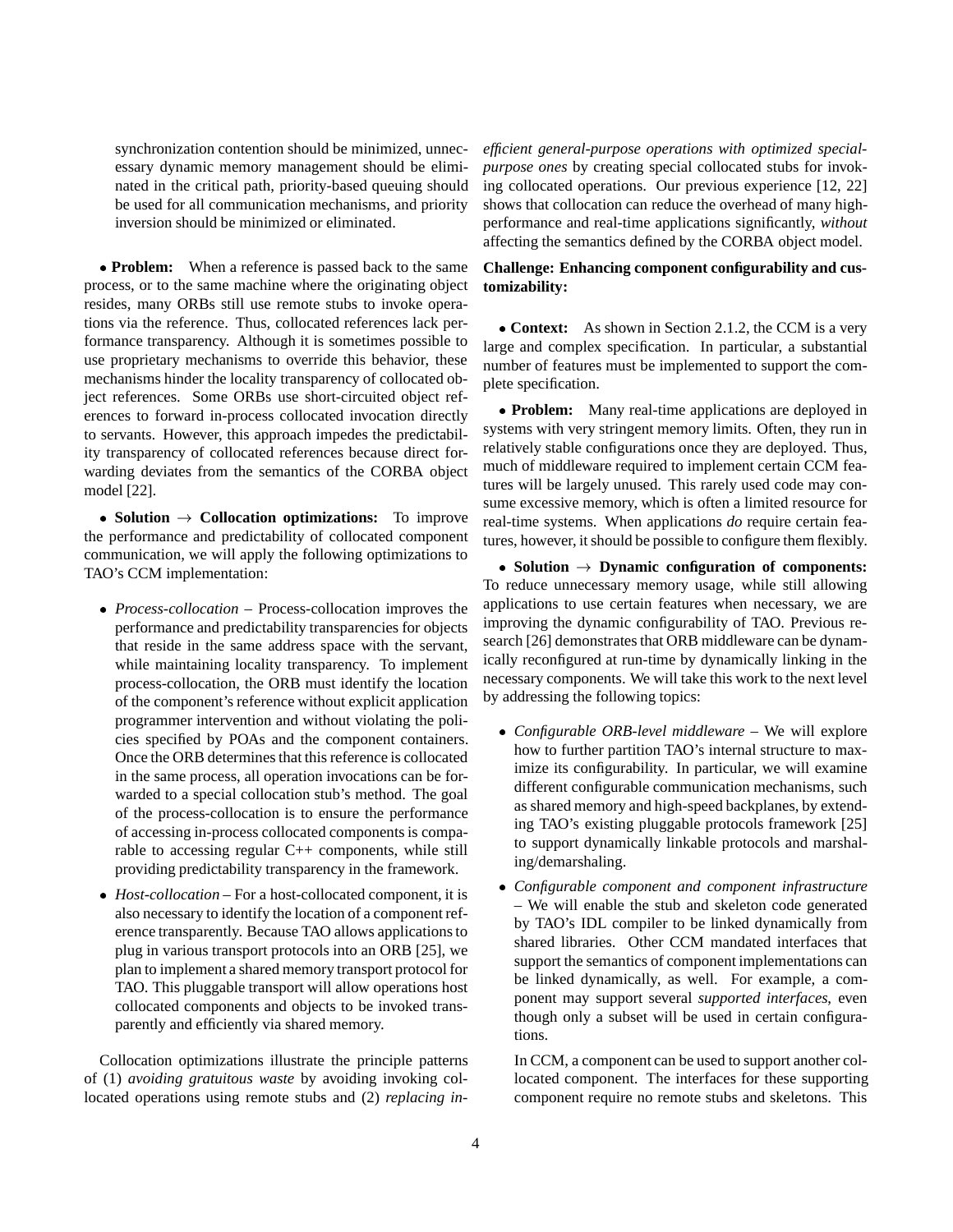finer partitioning will allow CCM applications to store system implementation components in secondary storage. Thus, only those portions that are required for the proper functioning of a particular configuration will be linked dynamically, *without* losing the generality of the standard CORBA Component Model.

The use of dynamic configuration outlined above applies the optimization principle pattern of *avoid gratuitous waste* by avoiding loading in software that is not needed at run-time.

### **2.2.2 Implementing the CCM for High-performance and Real-time Systems**

This section outlines the major areas that we will apply the optimization principle patterns and techniques identified in Section 2.2.1 to our real-time, high-performance CCM implementation.

**ORB extensions:** Three major extensions are required to the current ORB specification. Of them, the addition of locality constrained interfaces has the most impact on the overall performance of CORBA applications. This addition defines the local keyword to the IDL syntax to support locality constrained object interfaces. The local keyword allows programmers to define and use their own locality constrained objects to avoid unnecessary network traffic and marshaling/demarshaling operations. It is an example of the optimization principle pattern of *avoiding gratuitous waste*.

**Component model:** As mentioned in Section 2.1, the CCM specifies several component APIs that support core component features. These APIs allow application developers to interconnect components and objects together. Although the addition of local interface keyword in the CCM specification improves the performance locality constrainted components, there are still cases where a component can be used both locally and remotely. In this case, we will apply the principle patterns *avoiding gratuitous waste* and *replacing inefficient general-purpose operations with optimized specialpurpose ones* by invoking methods via a special collocated object reference on a collocated component. In contrast, invoking the operation through the remote interface stub would impose unnecessary performance overhead from parameter marshaling/demarshaling and transport protocol traffic/latency.

**Containers:** Containers provide interconnections for managed components, as described in Section 2.1. The CCM employs several common ORB services to manage resources within containers. In general, the Object Transactions Service may not be relevant for real-time applications with deterministic QoS requirements due to the overhead associated with this service. Conversely, the Notification Service has been identified as a useful component for real-time telecommunication management applications. Therefore, we are optimizing TAO's existing real-time Events Service [27] to support key Notification Service features, such as event filtering, so it can be integrated into our CCM implementation for highperformance and real-time applications.

**Packaging and deployment tools:** The packaging the deployment tools defined in CCM allow software to be composed into packages (files) and be deployed using an application server. Most environments for real-time applications have very stringent memory requirements. Therefore, it is important to explore ways to minimize the extra memory footprint incurred by the component model through finer partitioning of libraries and dynamic configuration.

We will support an XML-based packaging and deployment tool and integrate the dynamic configuration support outlined in Section 2.2 with this tool. The use of XML simplifies the maintenance of packaging and deployment descriptions because it is human-readable. Moreover, because XML is extensible and supports namespaces, the standard component APIs can be extended without violating the CCM specification.

## **3 Related Work**

The following work on middleware and component technologies is related to our project.

**EJB:** The Enterprise Java Bean [6] is Java's solution to the component model. It supports binary program compatibility within various Java run-time environments. Although the write-once/run-anywhere philosophy of Java simplifies component deployment, having to support all the native OS mechanisms limits Java applications' flexibility and performance. The requirement of automatic garbage collection, which can be started at anytime and run for undetermined amount of time, also makes Java unsuitable for many real-time applications. Moreover, the lack of a Java event demultiplexing mechanism forces developers to use threads to service multiple event sources, which does not scale well [28].

While the CCM is modeled closely on the EJB specification [16], the CCM is arguably more flexible. First, because CCM is based on CORBA, it can work on any platform and language. In contrast, EJB is focused on Java-only systems. Second, CCM developers are not limited to the use of threads to service multiple event services since CORBA defines a wider range of concurrency models, including reactive dispatching and thread pools. Although packaging and deploying CCM components for heterogeneous platforms may be complicated to maintain due to the number of platform/OS combinations, this is rarely a problem for real-time applications, which run on largely homogeneous environments.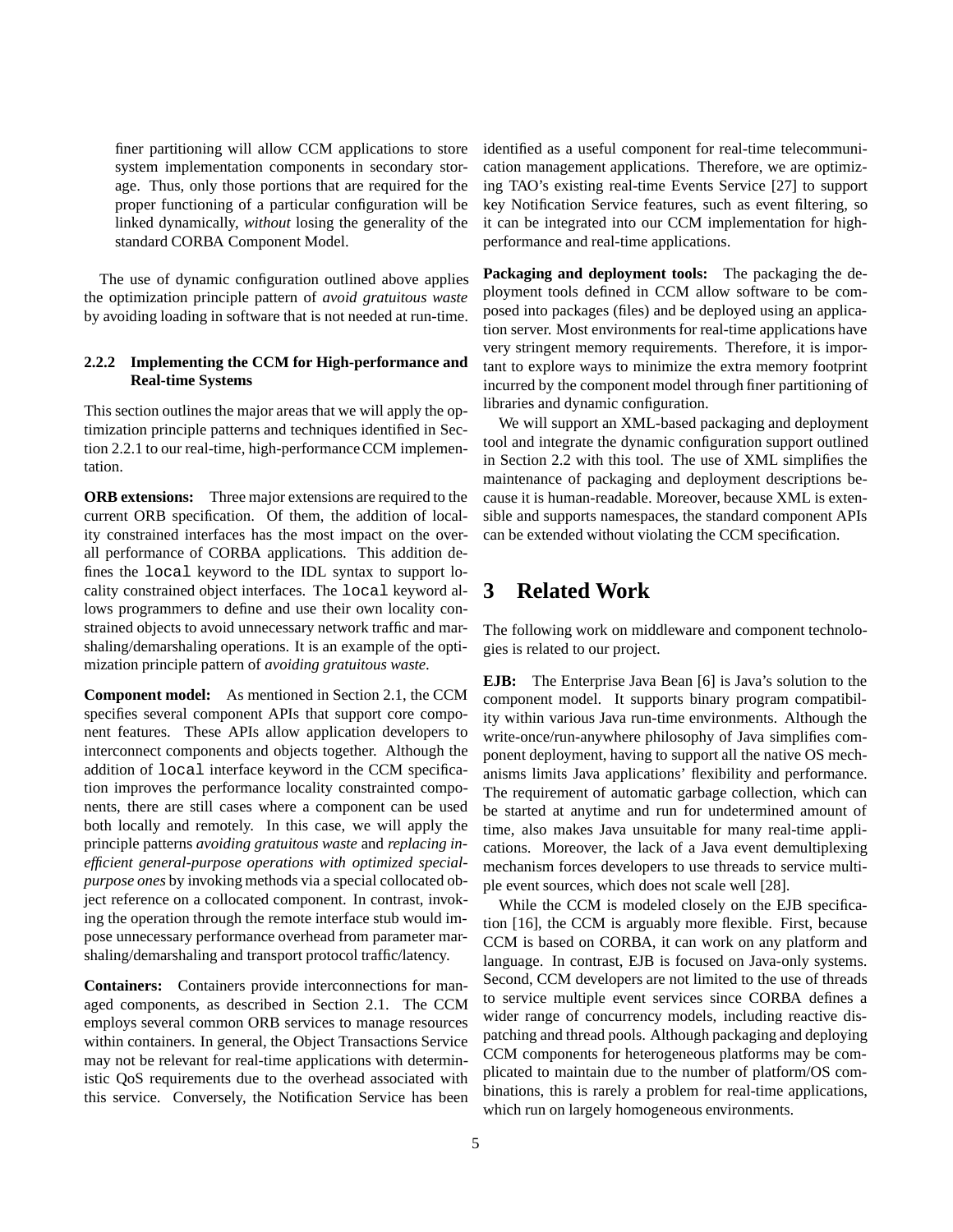**Component Object Model (COM+):** COM+ is Microsoft's distributed object computing architecture. It is an integration of COM, DCOM, and Microsoft Transaction Server (MTS) [29]. Unlike CORBA, which was developed for distributed object computing, COM+ was originally developed for local object access and later added extra layers for remote accessibility [3]. While Microsoft claims that COM+ is binary compatible on all platforms, it is used primarily on Microsoft platforms, none of which are real-time operating systems.2

**Reflective ORBs:** Kon and Campell [26] demonstrate that TAO can be reconfigured at run-time by dynamically linking in the required components. Although their research provides a proof-of-concept for dynamic configurable middleware framework, their research does not explore performance implications and optimizations related to component-based middleware. We expect the CCM's packaging and deployment framework will supersede their *ComponentConfigurator* and will define standard strategies and patterns for packaging components. Our proposed research on dynamic configuration will concentrate on reducing memory footprint for supporting component model, without compromising the completeness of the model.

**COM interceptors:** Hunt and Scott [30] described how to implement interceptors in COM. The concept they used to implement interceptors is similar to TAO's collocated stub [22], in that both use alternative stubs to masquerade as operation targets. While this concept is effective, their work was done in the context of COM. Therefore, our research will explore the effects of applying these concepts to CCM.

Active Badge System: Szymaszek, Uszok, and Zieliński built a component-oriented system using Orbix's smart proxy facility in their work on the Active Badge System [31]. In this case study, they used the smart proxies to provide the component framework and stringed the system entities with various ORB services like Event Service, Persistency Service and Security Service. Although the work is not directly related to the CCM, it identifies the key services used by the CCM and the importance of local objects and collocation optimizations that are the focal points in our research.

## **4 Current Status and Future Work**

We have just begun work on the research described in this paper. TAO already implements some basic collocation optimizations [22] and supports dynamic configuration of TAO internal component at application startup time [32]. Many issues are still unresolved, however. The following outlines the future tasks for our research project: 2There are UNIX implementations of COM available, but they are not

widely used and do not support the latest COM+ specification.

**Task 1 – Benchmarking the existing CCM and other component technologies:** This task will provide us more information on the limitations of current existing implementation of CCM. It will also help us to identify the sources of performance bottlenecks and nondeterminism. We will also benchmark similar component technologies including Java's EJB and Microsoft's DCOM to study these technologies' limitations and bottlenecks.

**Task 2– Implementing the basic component support of CCM in TAO:** The CCM introduces many new features to CORBA. This task will implement support for using the basic component model into TAO. It can be further divided into the following three subtasks:

 **Task 2.1:** Modify TAO and the TAO IDL compiler to support and conform with additional modification of CORBA specifications that are not component related. This includes support for local interfaces and some minor interface changes.

 **Task 2.2:** Implement the basic component support in TAO. This task requires modification to TAO IDL to generate component specific code, and to the ORB core to become component-aware.

 **Task 2.3:** Modify and improve some of TAO's ORB services, such as its Real-time Event Service, to become component-aware. This will improve the efficiency later when we add more advanced features of the CCM.

**Task 3 – Apply optimizations for real-time applications:** This task includes applying the optimizations mentioned in Section 2.2.1 to the modifications and additions in TAO. It involves adapting the current process-collocation optimization for the CCM implementation, implementing a share memory transfer protocol for host-collocation optimization.

**Task 4 – Improve dynamic configurability of TAO:** This task involves adding the XML-based packaging and deployment tool specified in the CCM specification and integrating it with the dynamic linking of ORB components and IDL compiler generated code.

**Task 5 – Identify and implement the suitable concurrency strategies for the CCM for real-time applications:** Key concurrency strategies must be identified and implemented to avoid priority inversion when using the CCM programming model in real-time applications.

# **5 Concluding Remarks**

The CORBA object model and conventional ORBs have only recently begun specifying and implementing a standard [16] for composing and deploying "componentizable" services. Simultaneously, developers of high-performance, real-time, mission critical applications have begun employing distributed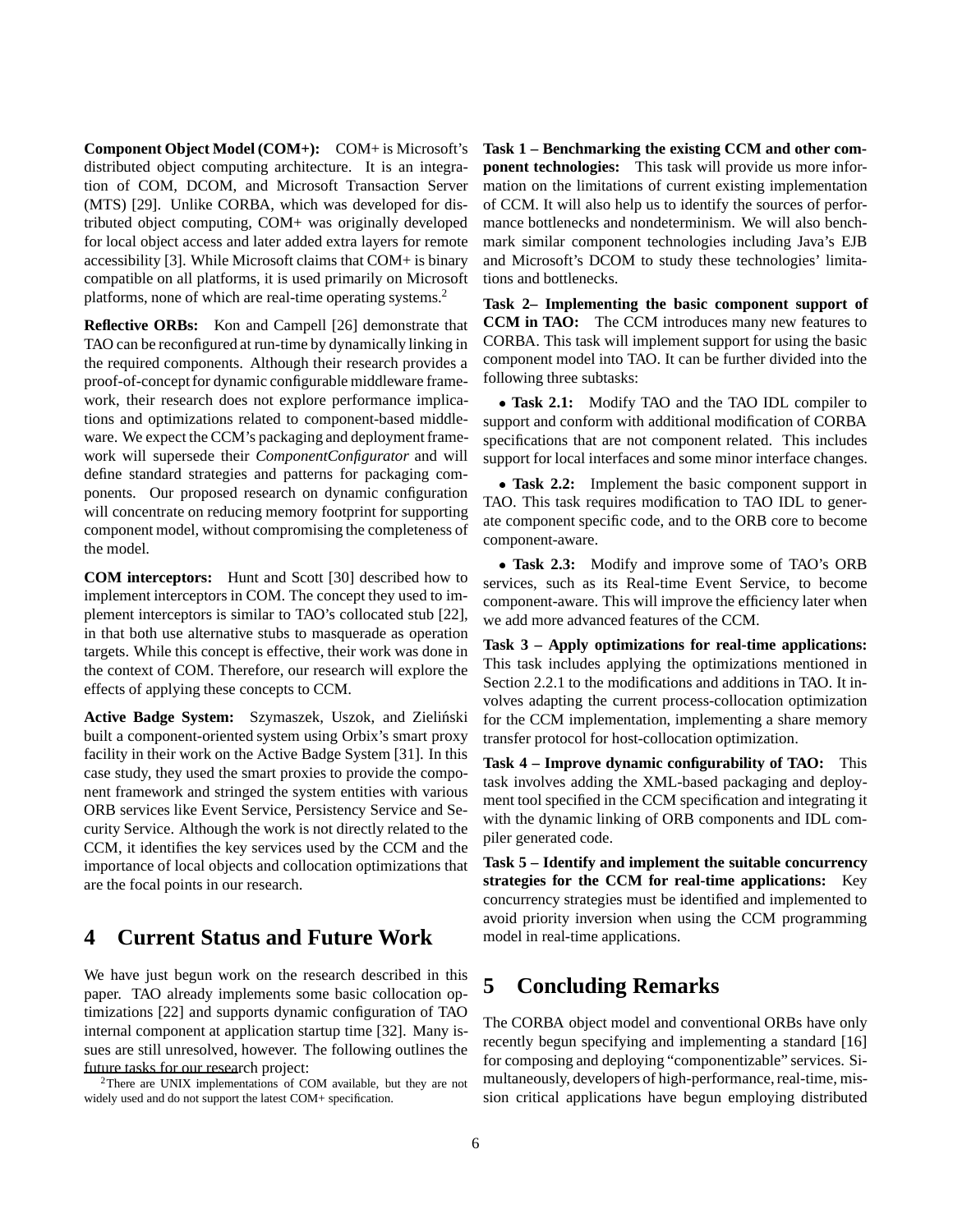object computing middleware based on CORBA [26, 33, [14] D. C. Schmidt, "ACE: an Object-Oriented Framework for Developing 34, 35, 36, 37, 38, 24]. Therefore, we believe it is essential to start leveraging experience in designing, optimizing, and tuning QoS-enabled ORB middleware to ensure standard CORBA Component Model (CCM) implementations will be sufficiently mature before they are considered for highperformance and real-time systems.

Reducing the memory footprint required to support the CCM is another area of concern for many real-time applications. Therefore, our research will implement a highlyflexible, just-in-time dynamic linking framework. This framework will reduce the memory footprint of TAO and CCM via dynamic configuration of middleware infrastructure, components, and services.

Based on our past experience on benchmarking, developing, optimizing, and deploying high-performance, real-time ORBs, we will identify the performance bottlenecks in conventional CCM implementations. We will apply optimization principle patterns so that developers in the high-performance and realtime communities can enjoy the advantages provided by the new CCM standard.

## **References**

- [1] Object Management Group, *The Common Object Request Broker: Architecture and Specification*, 2.3 ed., June 1999.
- [2] M. Henning and S. Vinoski, *Advanced CORBA Programming With C++*. Addison-Wesley Longman, 1999.
- [3] D. Box, *Essential COM*. Addison-Wesley, Reading, MA, 1997.
- [4] Sun Microsystems, "Jini Connection Technology." http://www.sun.com/jini/index.html, 1999.
- [5] A. Wollrath, R. Riggs, and J. Waldo, "A Distributed Object Model for the Java System," *USENIX Computing Systems*, vol. 9, November/December 1996.
- [6] Anne Thomas, Patricia Seybold Group, "Enterprise JavaBeans Technology." http://java.sun.com/products/ejb/white paper.html, Dec. 1998. Prepared for Sun Microsystems, Inc.
- [7] The Object Management Group, "OMG's site for CORBA and UML Success Stories." http://www.corba.org/, 1999.
- [8] D. C. Schmidt, A. Gokhale, T. Harrison, and G. Parulkar, "A High-Performance Endsystem Architecture for Real-time CORBA," *IEEE Communications Magazine*, vol. 14, February 1997.
- [9] Object Management Group, *Minimum CORBA Joint Revised Submission*, OMG Document orbos/98-08-04 ed., August 1998.
- [10] Object Management Group, *Realtime CORBA Joint Revised Submission*, OMG Document orbos/99-02-12 ed., March 1999.
- [11] Object Management Group, *CORBA Messaging Specification*, OMG Document orbos/98-05-05 ed., May 1998.
- [12] I. Pyarali, C. O'Ryan, D. C. Schmidt, N. Wang, V. Kachroo, and A. Gokhale, "Applying Optimization Patterns to the Design of Real-time ORBs," in *Proceedings of the* <sup>5</sup>th *Conference on Object-Oriented Technologies and Systems*, (San Diego, CA), USENIX, May 1999.
- [13] D. C. Schmidt and C. Cleeland, "Applying Patterns to Develop Extensible ORB Middleware," *IEEE Communications Magazine*, vol. 37, April 1999.
- Distributed Applications," in *Proceedings of the* 6<sup>th</sup> *USENIX C++ Technical Conference*, (Cambridge, Massachusetts), USENIX Association, April 1994.
- [15] J. A. Zinky, D. E. Bakken, and R. Schantz, "Architectural Support for Quality of Service for CORBA Objects," *Theory and Practice of Object Systems*, vol. 3, no. 1, 1997.
- [16] BEA Systems, *et al.*, *CORBA Component Model Joint Revised Submission*. Object Management Group, OMG Document orbos/99-07-01 ed., July 1999.
- [17] S. Vinoski, "New Features for CORBA 3.0," *Communications of the ACM*, vol. 41, pp. 44–52, October 1998.
- [18] C. Egremont, III, *Mr. Bunny's Guide to ActiveX*. Reading, MA: Addison-Wesley, 1999.
- [19] Christopher D. Gill and Fred Kuhns and David L. Levine and Douglas C. Schmidt and Bryan S. Doerr and Richard E. Schantz and Alia K. Atlas, "Applying Adaptive Real-time Middleware to Address Grand Challenges of COTS-based Mission-Critical Real-Time Systems," in *Proceedings of the 1st IEEE International Workshop on Real-Time Mission-Critical Systems: Grand Challenge Problems*, Nov. 1999.
- [20] D. C. Schmidt, D. L. Levine, and S. Mungee, "The Design and Performance of Real-Time Object Request Brokers," *Computer Communications*, vol. 21, pp. 294–324, Apr. 1998.
- [21] Object Management Group, *The Common Object Request Broker: Architecture and Specification*, 2.2 ed., Feb. 1998.
- [22] N. Wang, D. C. Schmidt, and S. Vinoski, "Collocation Optimizations" for CORBA," *C++ Report*, vol. 11, October 1999.
- [23] I. Pyarali, C. O'Ryan, D. C. Schmidt, N. Wang, V. Kachroo, and A. Gokhale, "Applying Optimization Principle Patterns to Real-time ORBs," *Concurrency Magazine*, to appear 2000.
- [24] A. Gokhale and D. C. Schmidt, "Optimizing a CORBA IIOP Protocol Engine for Minimal Footprint Multimedia Systems," *Journal on Selected Areas in Communications special issue on Service Enabling Platforms for Networked Multimedia Systems*, vol. 17, Sept. 1999.
- [25] F. Kuhns, C. O'Ryan, D. C. Schmidt, and J. Parsons, "The Design and Performance of a Pluggable Protocols Framework for Object Request Broker Middleware," in *Proceedings of the IFIP*  $6^{th}$  *International Workshop on Protocols For High-Speed Networks (PfHSN '99)*, (Salem, MA), IFIP, August 1999.
- [26] F. Kon and R. H. Campbell, "Supporting Automatic Configuration of Component-Based Distributed Systems," in *Proceedings of the* <sup>5</sup>th *Conference on Object-Oriented Technologies and Systems*, (San Diego, CA), USENIX, May 1999.
- [27] T. H. Harrison, D. L. Levine, and D. C. Schmidt, "The Design and Performance of a Real-time CORBA Event Service," in *Proceedings of OOPSLA '97*, (Atlanta, GA), ACM, October 1997.
- [28] P. Jain and D. Schmidt, "Experiences Converting a C++ Communication Software Framework to Java," *C++ Report*, vol. 9, January 1997.
- [29] J. P. Morgenthal, "Microsoft COM+ Will Challenge Application Server Market." http://www.microsoft.com/com/wpaper/complus-appserv.asp, 1999.
- [30] G. C. Hunt and M. L. Scott, "Intercepting and Instrumenting COM Application," in *Proceedings of the* <sup>5</sup>th *Conference on Object-Oriented Technologies and Systems*, (San Diego, CA), USENIX, May 1999.
- [31] J. Szymaszek, A. Uszok, and K. Zieliński, "Building a Scalable and Efficient Component Oriented System using CORBA – Active Badge System Case Study," in *Proceedings of the* <sup>4</sup>th *Conference on Object-Oriented Technologies and Systems*, (Santa Fe, NM), USENIX, April 1998. CCM related.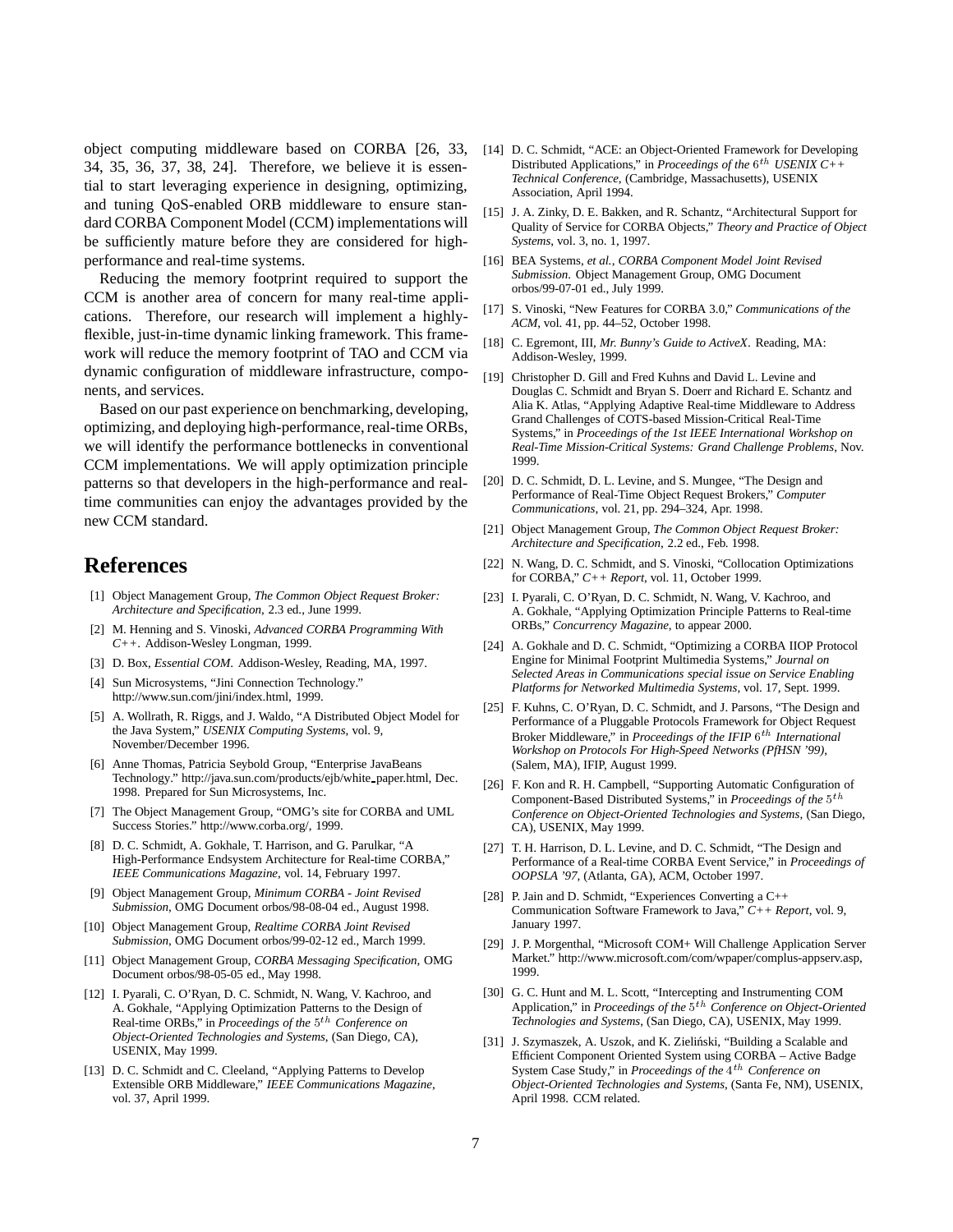- [32] D. C. Schmidt, D. L. Levine, and C. Cleeland, "Architectures and Patterns for Developing High-performance, Real-time ORB Endsystems," in *Advances in Computers*, Academic Press, 1999.
- [33] G. Ambrosini, G. Mornacchi, C. Ottavi, and M. Romano, "Performance Evaluation of PowerPC VME Boards Running a Real-Time UNIX System." atddoc.cern.ch/, September 1997.
- [34] E. Nett and M. Gergeleit, "Preserving Real-Time Behavior in Dynamic Distributed Systems," in *Proceedings of the IASTED Interational Conference on Intelligent Information Systems 1997*, IEEE, Dec. 1997.
- [35] D. C. Schmidt, R. Bector, D. L. Levine, S. Mungee, and G. Parulkar, "An ORB Endsystem Architecture for Statically Scheduled Real-time Applications," in *Proceedings of the Workshop on Middleware for Real-Time Systems and Services*, (San Francisco, CA), IEEE, December 1997.
- [36] D. C. Schmidt, S. Mungee, S. Flores-Gaitan, and A. Gokhale, "Alleviating Priority Inversion and Non-determinism in Real-time CORBA ORB Core Architectures," in *Proceedings of the* <sup>4</sup>th *IEEE Real-Time Technology and Applications Symposium*, (Denver, CO), IEEE, June 1998.
- [37] D. L. Levine, C. D. Gill, and D. C. Schmidt, "Dynamic Scheduling Strategies for Avionics Mission Computing," in *Proceedings of the 17th IEEE/AIAA Digital Avionics Systems Conference (DASC)*, Nov. 1998.
- [38] D. L. Levine, D. C. Schmidt, and S. Flores-Gaitan, "An Empirical Evaluation of OS Support for Real-time CORBA Object Request Brokers," in *Proceedings of the Multimedia Computing and Networking 2000 (MMCN00) conference*, (San Jose, CA), ACM, Jan. 2000.
- [39] Object Management Group, *Notification Service Specification*, OMG Document telecom/99-07-01 ed., July 1999.
- [40] C. O'Ryan, D. C. Schmidt, and D. Levine, "Applying a Scalable CORBA Events Service to Large-scale Distributed Interactive Simulations," in *Proceedings of the*  $5<sup>th</sup>$  *Workshop on Object-oriented Real-time Dependable Systems*, (Montery, CA), IEEE, Nov. 1999.
- [41] Object Management Group, *PIDL & Pseudo-Objects Policy Paper*, OMG Document ab/98-01-02 ed., January 1998.

# **A Overview of the CORBA Component Model Specification**

This section presents a detailed overview of the CCM architecture.

**Components:** A component is a basic CORBA *meta-type*, *i.e.*, it can be referenced by multiple object references of different types. Each component has a set of *supported interfaces* that it inherits from other interfaces or components. A component encapsulates a design entity and is referenced by a *component reference*. For "component-unaware" clients, component references behave just like regular object references, *i.e.*, clients can invoke operations defined in supported interfaces. As shown in Figure 2, components interact with external entities, such as ORB services or other components, through the following *port* mechanisms:

 **Facets:** A *facet*, also called a *provided interface*, is an interface contract exposed by a component. Facets are similar



Figure 2: Architecture of a CCM Component

to COM's component model [3] in that they allow a component to support *unrelated interfaces*. Unrelated interfaces exposed through facets need not be related through inheritance to the component's supported interfaces.

The CCM's component model allows clients to *navigate* among provided interfaces and the equivalent interface defined by a component. In contrast, regular CORBA objects only allow clients to traverse interfaces in their inheritance trees. Clients that use components need not be componentaware. Only component-aware clients, however, can use the CCM navigation mechanism to traverse through the interfaces offered by a component.

 **Receptacles:** Components may *connect* to other objects and invoke methods upon those objects. *Receptacles* are used to specify the object connections among components and objects. Receptacles also provide a generic way to connect certain types of objects to a component. A receptacle can have single or multiple connections.

 **Event Sources/Sinks:** Components can express their interests to each other by supplying and consuming events through *event sources* and *event sinks*. The CCM event interfaces defines a subset of the CORBA Notification Service [39] as its event delivery mechanism, although the use of CORBA Notification Service is not required and component developers may choose to implement their own notification mechanism. The ability to connect various parts of a system using the notification mechanism is a common use-case in event-driven realtime systems [27, 40].

• Attributes: A component can use *attributes* to represent the states of an entire component. Component attributes differ from interfaces attributes, which describe the internal states of individual interfaces. Component attributes provide a standard mechanism for setting component states and are intended to be used by the CCM framework to configure component.

For instance, a configure complete operation is defined in each component interface to transition a component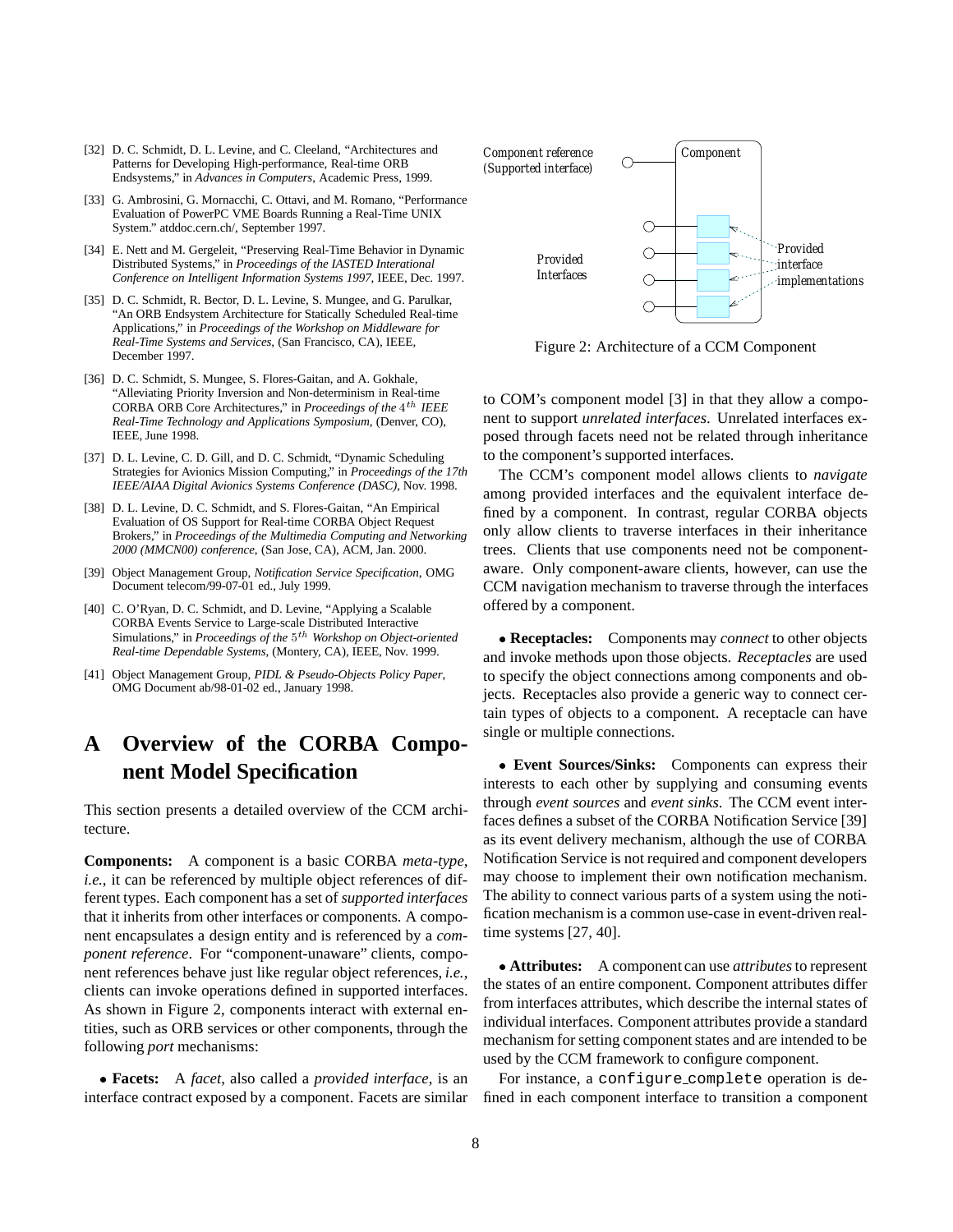from configuration phase to operation phase. Component implementors may deactivate access to certain attributes during configuration phase or operation phase. The specification does not limit the access of component attribute interfaces to the configuration phase, however, and clients can still gain access to the attribute interfaces. Therefore, if an implementor chooses to do so, attributes can be used by clients as regular interfaces to access state in a component.

The distinction between configuration phase and operating phase allows component developers to enforce data encapsulation without losing the flexibility of dynamic configuration.

 **Components Home:** A new keyword, home, is introduced to support *component homes*. A component home is the factory interface for a component. Each component home manages exactly one type of component. Home interfaces can optionally use a *key* to manage instances of the managed component. The key, if one exists, maps to an instance of the component. For a *keyless* home interface, invoking the factory method simply creates a new instance of the managed component type.

**Component Implementation Framework (CIF):** The CORBA *Component Implementation Framework* (CIF) defines the programming model for managing components' persistent states and constructing component implementations. The CCM specification defines a declarative language, *Component Implementation Definition Language* (CIDL), to describe implementations and persistent states for components and component homes. As shown in Figure 3, the CIF uses the CIDL descriptions to generate programming skeletons that automate basic behaviors of components, such as navigation, identity inquiries, activation, state management, lifecycle management, transactions, and security.

**Containers:** The CCM container programming model defines a set of APIs that simplify the task of developing and/or configuring CORBA applications. A container encapsulates a component implementation and uses these APIs to provide a run-time environment for the component that it manages. Figure 1 on page 2 shows the architecture of the container programming model.

Each container manages a component implementation defined by the CIF. A container creates its own POA for all the interfaces it manages. These interfaces can be decomposed as follows:

**External APIs:** These are the interfaces defined by the component including the *supported interfaces*, *provided interfaces*, and the component *home* interface. External APIs are available to clients.

**Container APIs:** These include the *internal interfaces* that the component can invoke to access to the services pro-



Figure 3: Using IDL and CIDL for component implementation

vided by the container and the *callback interfaces*that the container can invoke on the component.

Through the collaboration of these interfaces, a container provides its managed component access to its POA and the services supported by the ORB.

There are two types of container interfaces: (1) *session* container interfaces for transient components and (2) *entity* container interfaces for persistent components. A *CORBA Usage Model* specifies the required interaction pattern between the container and the POA and the CORBA Services by specifying the interfaces' transientness/persistency and cardinality of servant to OID mapping.

The *component category* defines the legal combinations of the container API types and the CORBA usage models. By specifying a container's component category along with other policies, component developers can specify a wide range of configuration options in the CIF. The CIF then generates the component implementation with proper strategies for persistence, event notification, transaction, security, etc.

When combined with OMG's Real-time CORBA [10] and Messaging [11] specifications, the container programming model provides application developers with a model for creating, specifying, and partitioning various run-time characteristics, such as end-to-end priority and connection bandwidth utilization, for components in real-time systems.

**Packaging and Deployment:** The CCM defines standard techniques and patterns for packaging and deploying components. The CCM uses the *Open Software Description* (OSD),